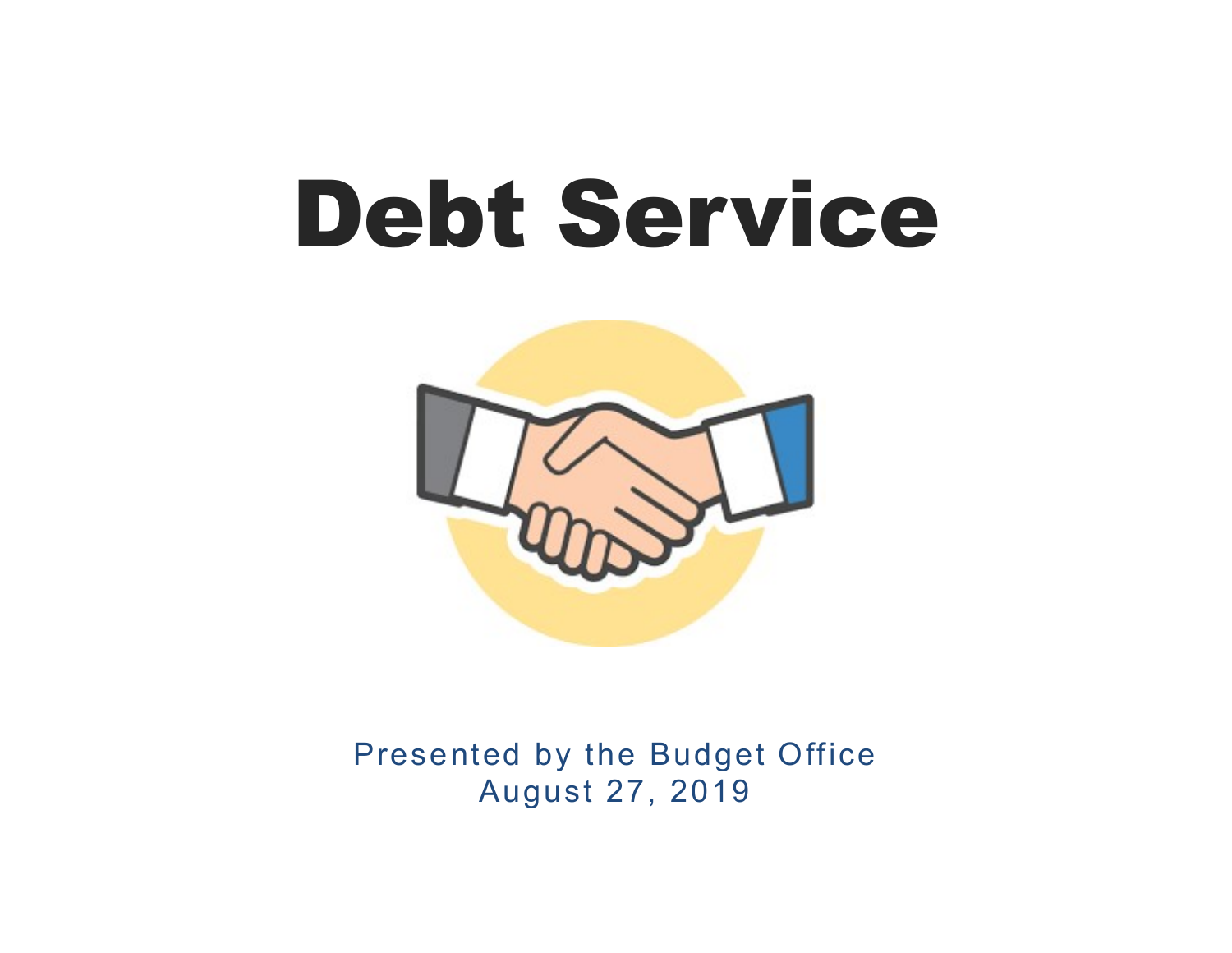#### 2019 Requirements:

| _____                                                                                                                              | Original<br><i><b>Issue</b></i> | Principal<br>Outstanding<br><b>January 1, 2019</b> | Principal | Interest | <b>Current Year</b><br><b>Funding</b><br><b>Source</b>  |
|------------------------------------------------------------------------------------------------------------------------------------|---------------------------------|----------------------------------------------------|-----------|----------|---------------------------------------------------------|
| Taxable Special Obligation County Building Bonds, Series 2010A<br>("Build America Bonds" - Public Safety Center (PSC) &<br>Morgue) | 17,390,000                      | 11,925,000                                         | 1,070,000 | 678,103  | 911 Sales Tax, General<br>Revenue, & IRS Tax<br>Rebates |

#### DEBT SERVICE



Build America Bonds, 17,390,000

# Build America Bonds

Paid for the Public Safety Center. 40% of the bond is paid for by the 911 fund. The 911 portion matures in 2024, while the GR portion matures in 2029.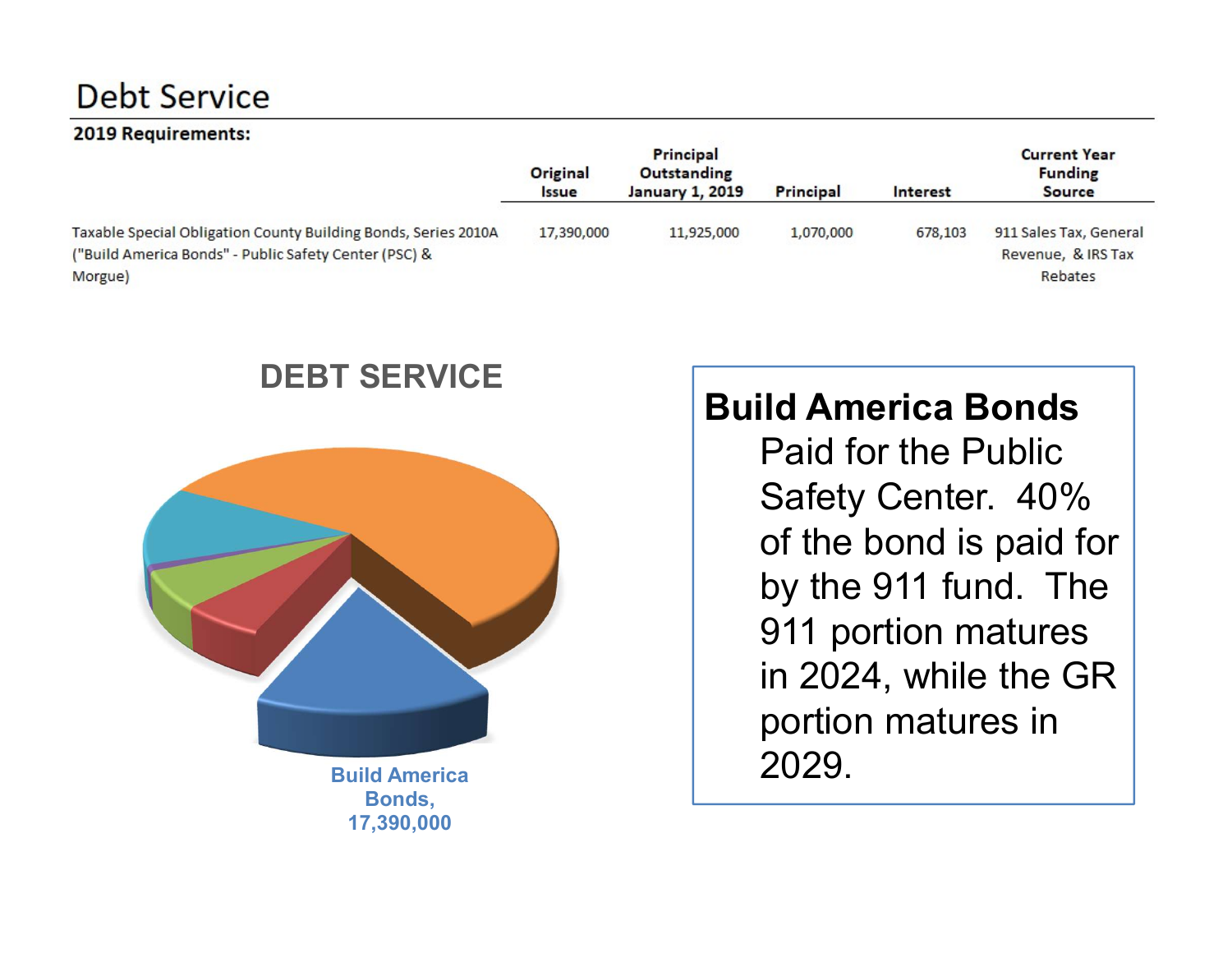#### 2019 Requirements:

|                                                                                                                              | Original<br><i><b>Issue</b></i> | Principal<br>Outstanding<br><b>January 1, 2019</b> | Principal | Interest | <b>Current Year</b><br><b>Funding</b><br><b>Source</b> |
|------------------------------------------------------------------------------------------------------------------------------|---------------------------------|----------------------------------------------------|-----------|----------|--------------------------------------------------------|
| Taxable Special Obligation County Building Bonds, Series 2010B<br>("Recovery Zone Economic Development Bonds" - PSC Project) | 6,455,000                       | 5,620,000                                          | 300,000   | 337.055  | General Revenue, & IRS<br><b>Tax Rebates</b>           |

#### DEBT SERVICE



#### Recovery Zone Economic Development Bonds

Paid for a portion of the Public Safety Center and the Morgue. GR pays for this and it matures in 2029.

These bonds are both taxable bonds, but the County is entitled to Tax rebates of up to 35% and 45% of the interest paid.

County is currently looking at refinancing these bonds to save interest and let 911 portion be paid off.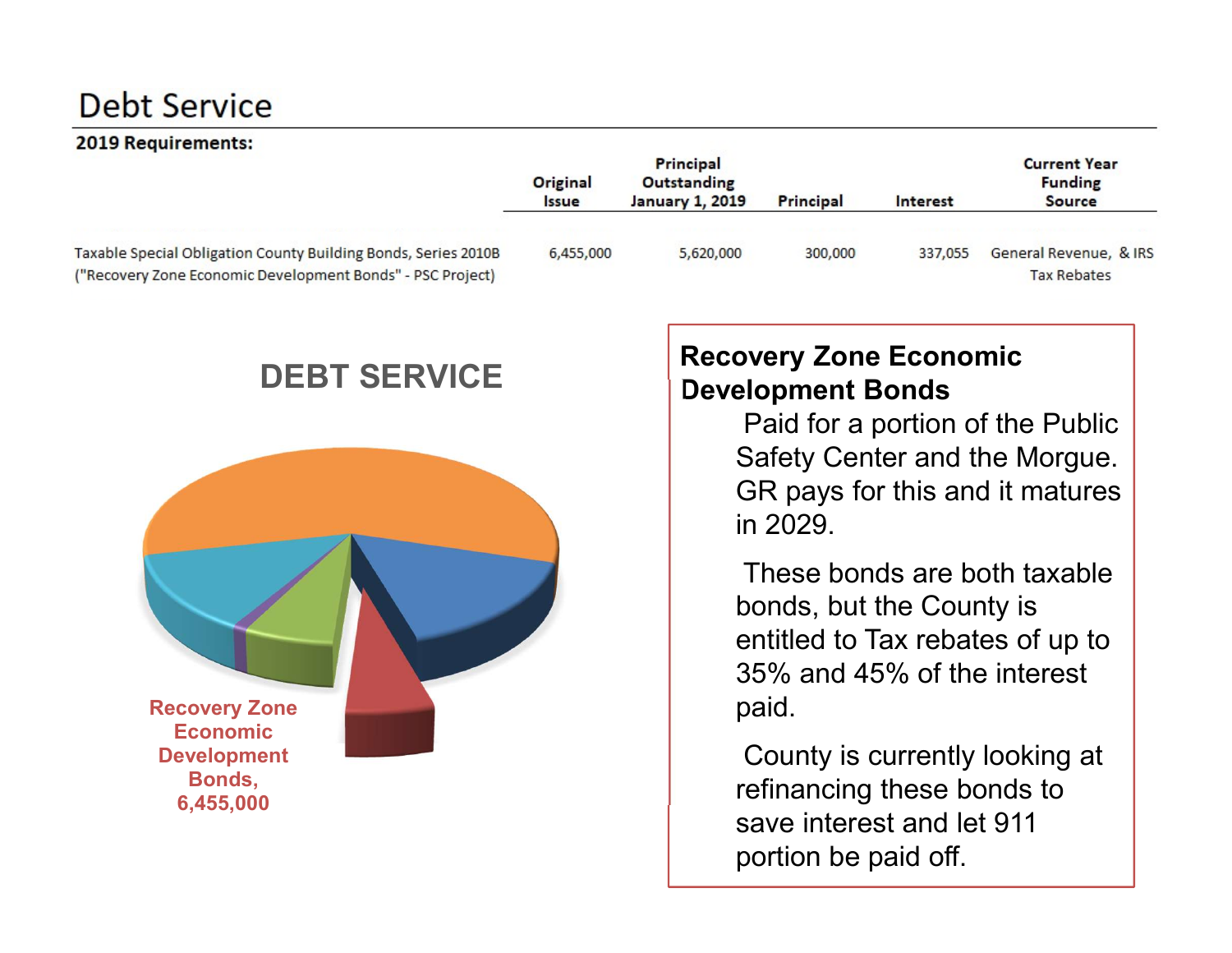#### 2019 Requirements:

|                                                                                    | Original<br><i><b>Issue</b></i> | Principal<br>Outstanding<br><b>January 1, 2019</b> | Principal | <b>Interest</b> | <b>Current Year</b><br><b>Funding</b><br><b>Source</b> |
|------------------------------------------------------------------------------------|---------------------------------|----------------------------------------------------|-----------|-----------------|--------------------------------------------------------|
| Special Obligation Parks Building Bonds, Series 2011B<br>(Dan Kinney Park Project) | 7,000,000                       | 4,155,000                                          | 455,000   | 166,276         | Park Sales Tax I - from<br>Springfield portion         |

#### DEBT SERVICE



# Dan Kinney

Matures in 2026 and is paid from Park Tax 1 proceeds that would normally be distributed to the City of Springfield.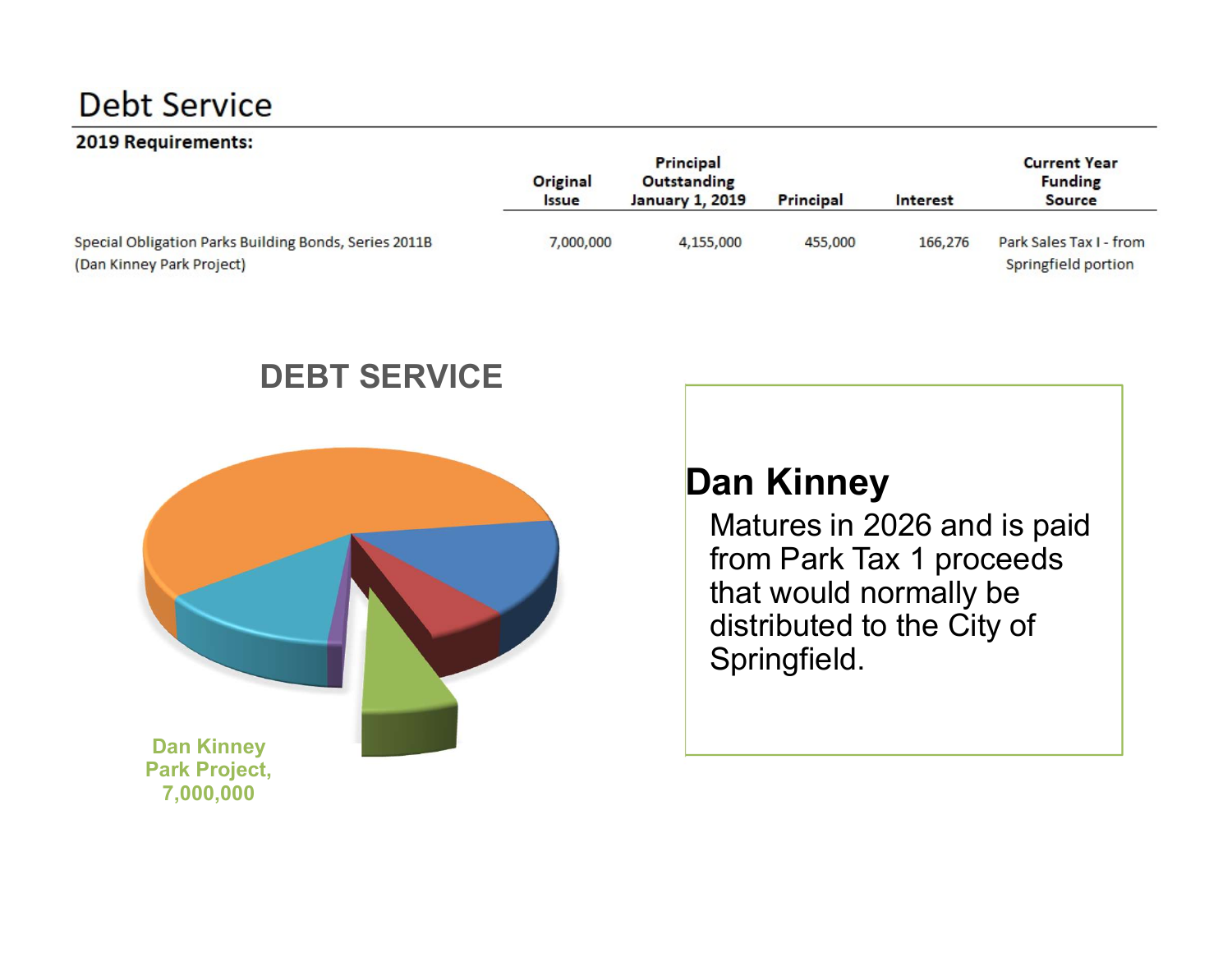#### 2019 Requirements:

|                                                                                                 | Original<br><b>ssue</b> | Principal<br>Outstanding<br><b>January 1, 2019</b> | Principal | <b>Interest</b> | <b>Current Year</b><br><b>Funding</b><br><b>Source</b> |
|-------------------------------------------------------------------------------------------------|-------------------------|----------------------------------------------------|-----------|-----------------|--------------------------------------------------------|
| Limited General Obligation Bonds, Series 2016A<br>(Neighborhood Improvemenet District Projects) | 14,320,000              | 12,655,000                                         | 800,000   | 507,500         | Tax Assessments,<br>Property Sales, General<br>Revenue |

#### DEBT SERVICE



#### Jamestown and Wilson Creek

Were refinanced into this one bond in 2016 with a maturity in 2031. 2019 payments total \$1,307,500.

We receive about \$37k in Jamestown assessments and \$84k in Wilson Creek assessments. This currently leaves the County paying \$1,186k from GR. Other avenues of revenue will be from the sale of lots. We do not own any lots in Wilson Creek Marketplace yet; however, 5 lots are delinquent since 2014.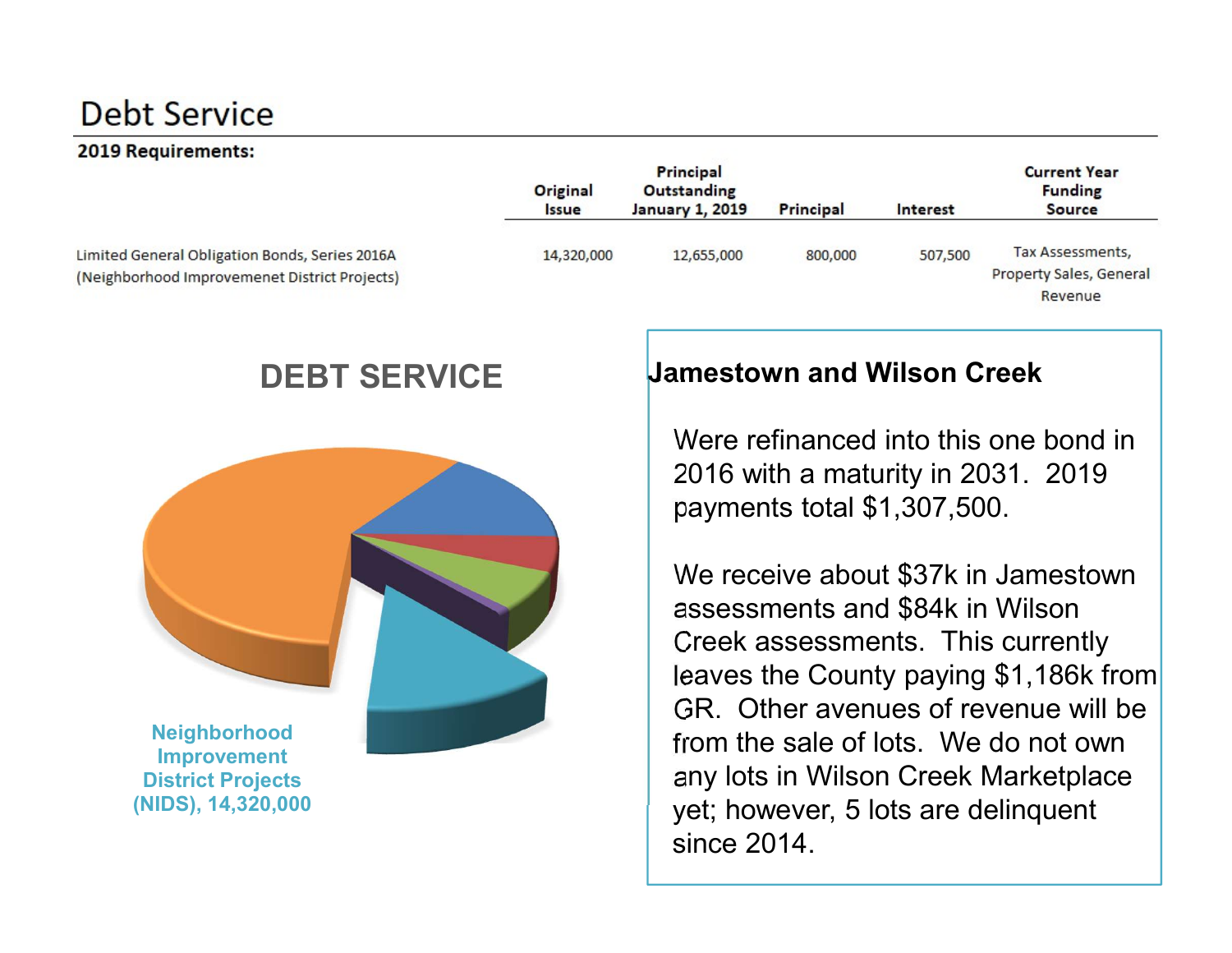#### 2019 Requirements:

|                                                                  | Principal<br>Original<br>Outstanding<br><b>January 1, 2019</b><br><i><b>Issue</b></i> |            | Principal | <b>Current Year</b><br><b>Funding</b><br>Interest<br><b>Source</b> |                 |
|------------------------------------------------------------------|---------------------------------------------------------------------------------------|------------|-----------|--------------------------------------------------------------------|-----------------|
| Certificates of Participation, Series 2018<br>(Capital Projects) | 64,470,000                                                                            | 64,470,000 | 3,120,000 | 2,602,001                                                          | General Revenue |

Operations Center, Jail Expansion and Renovation, Courts Renovation

#### DEBT SERVICE



\*\* See Plan vs Spending breakdown on next page.

Projects, 64,470,000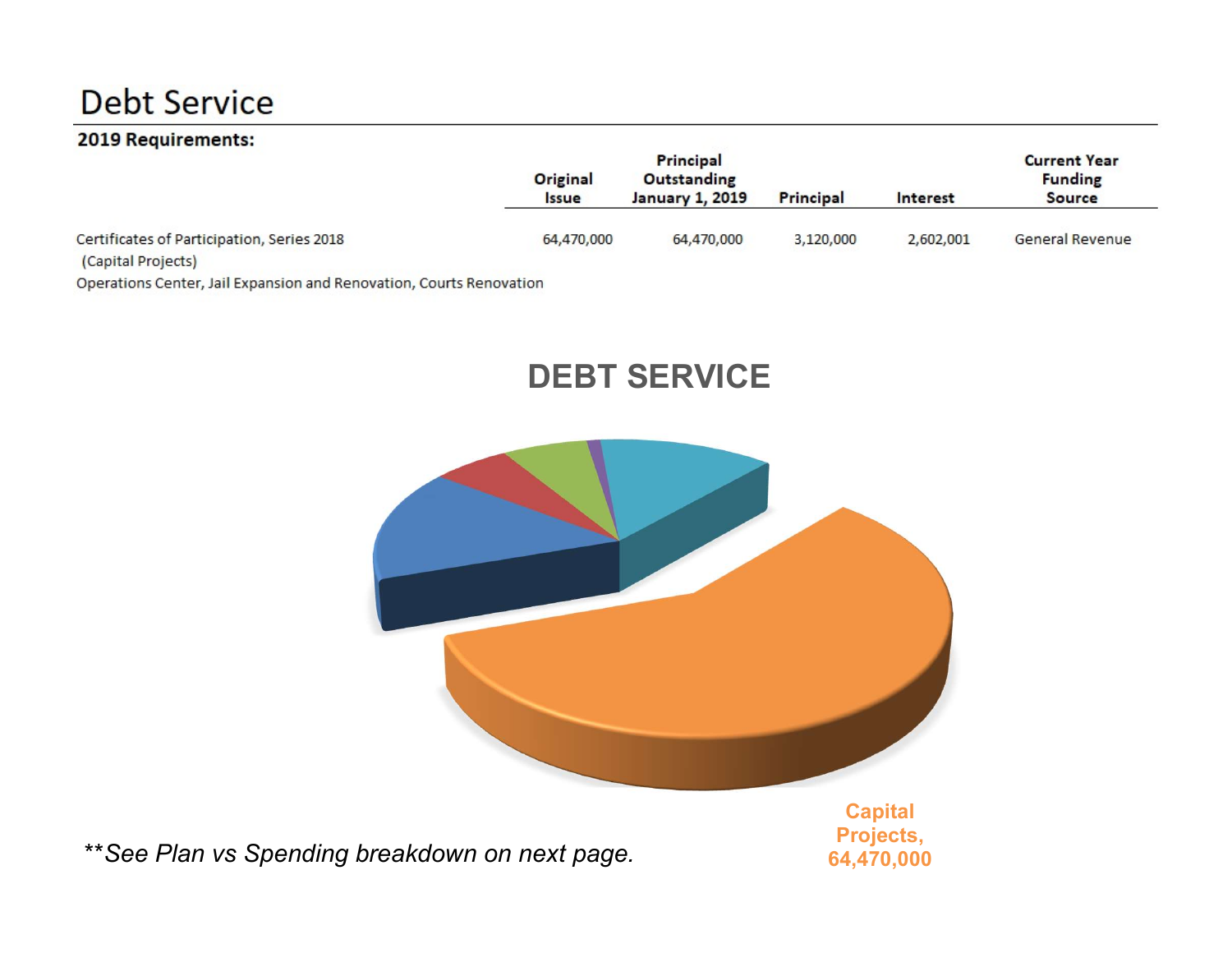# Capital Projects

Plan vs Spending

|                                  |               | <b>Financing Plan</b> | <b>Spending to 7/31/2019</b> |                     |                     |
|----------------------------------|---------------|-----------------------|------------------------------|---------------------|---------------------|
| <b>Sources</b>                   | <b>Total</b>  | <b>Bond</b>           | Cash                         | <b>Bond to Date</b> | <b>Cash to Date</b> |
| Par Amount                       | 64,470,000.00 | 64,470,000.00         |                              | 64,470,000.00       |                     |
| Premium                          | 5,232,773.15  | 5,232,773.15          |                              | 5,232,773.15        |                     |
| Cash - From Sales Tax GR II      | 5,160,000.00  |                       | 5,160,000.00                 |                     |                     |
| <b>Total Proceeds</b>            | 74,862,773.15 | 69,702,773.15         | 5,160,000.00                 | 69,702,773.15       |                     |
| Int less prchsd Accrd Int        |               |                       |                              | 289,484.90          |                     |
| <b>Uses</b>                      |               |                       |                              |                     |                     |
| Total cost of issuance           | 744,590.25    | 744,590.25            |                              | 744,590.25          |                     |
| <b>Hogan Building Demo</b>       | 150,000.00    |                       | 150,000.00                   |                     | 148,845.98          |
| <b>Wright's Auto</b>             | 375,000.00    |                       | 375,000.00                   |                     | 367,589.64          |
| <b>Build Operations Center</b>   | 4,500,000.00  | 4,500,000.00          |                              | 2,989,352.78        |                     |
| <b>Equip Operations Center</b>   | 500,000.00    |                       | 500,000.00                   |                     | 209,580.63          |
| Bookstore/Gas Station            | 135,000.00    |                       | 135,000.00                   |                     | 154,639.86          |
| <b>Demolition Building Ops</b>   | 150,000.00    |                       | 150,000.00                   |                     |                     |
| <b>General Campus Imp</b>        | 200,000.00    |                       | 200,000.00                   |                     |                     |
| <b>Build Jail Expansion</b>      | 48,006,043.00 | 48,006,043.00         |                              | 1,514,247.80        |                     |
| Remodel Jail                     | 11,400,000.00 | 11,400,000.00         |                              |                     |                     |
| <b>Equip Jail Expansion</b>      | 3,650,000.00  |                       | 3,650,000.00                 |                     | 80,824.39           |
| Remodel Judicial Courts Fad      | 4,500,000.00  | 4,500,000.00          |                              | 11,431.55           |                     |
| <b>Project Costs</b>             | 73,566,043.00 | 68,406,043.00         | 5,160,000.00                 | 4,515,032.13        | 961,480.50          |
| <b>Total Costs</b>               | 74,310,633.25 | 69,150,633.25         | 5,160,000.00                 | 5,259,622.38        | 961,480.50          |
| <b>Excess Bond - Contingency</b> | 552,139.90    | 552,139.90            | 0.00                         |                     |                     |
| <b>Account Balance</b>           |               |                       |                              | 64,732,635.67       |                     |